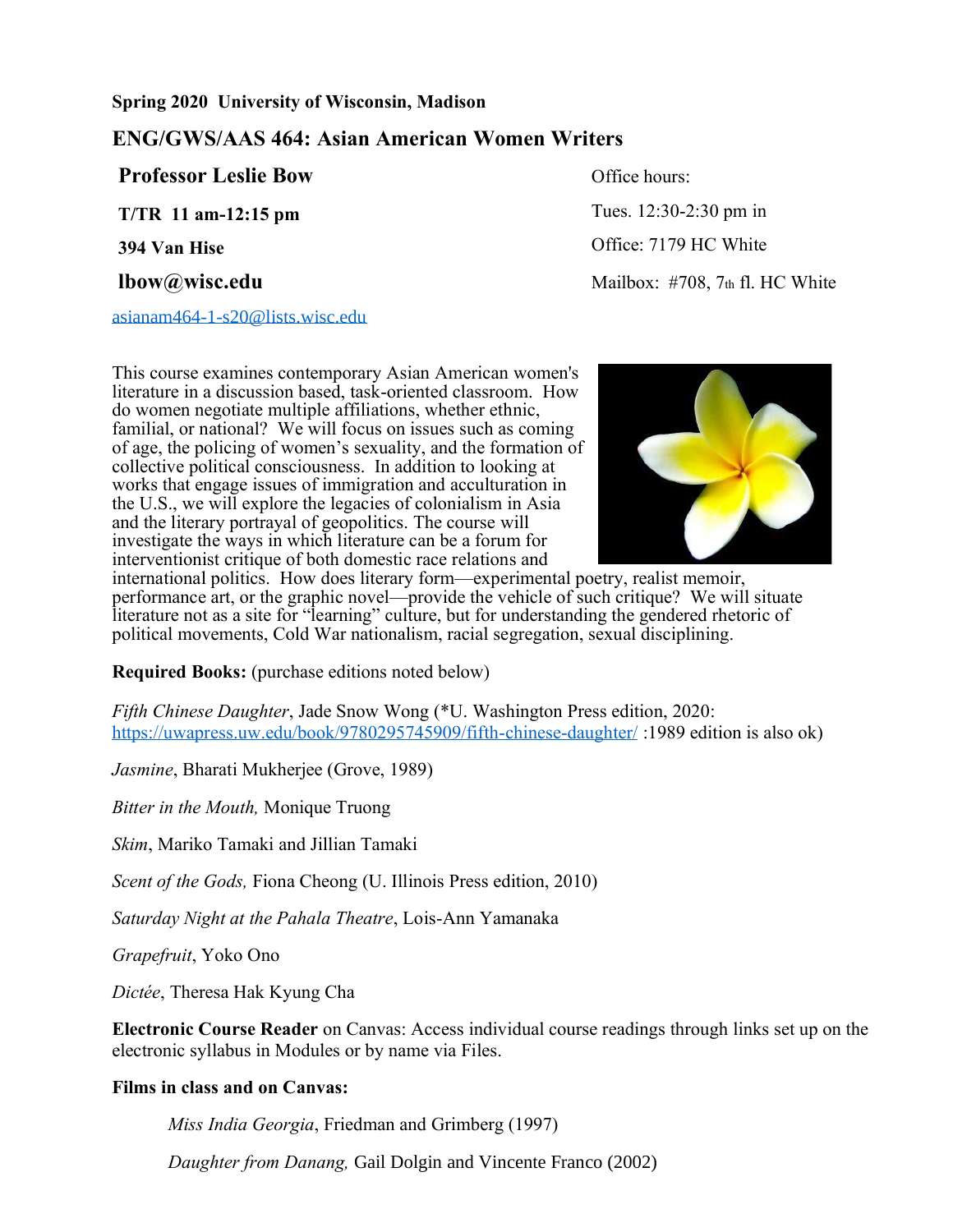### **Requirements:**

**• Attendance, Preparation, and Participation**: You will be expected to attend **every** class meeting and participate in discussion activities during class, including informal writing assignments. You are expected to finish the reading prior to coming to class.

Attendance, preparation, participation grade rubric

| $A, A-$          | excellent attendance; consistent preparation; frequent and incisive participation                                                                                                                        |
|------------------|----------------------------------------------------------------------------------------------------------------------------------------------------------------------------------------------------------|
| AB               | excellent or strongly consistent attendance; consistent preparation; frequent <b>and/or</b> consistently<br>incisive participation                                                                       |
| $B+$ , $B$       | excellent or strongly consistent attendance, consistent or somewhat consistent preparation, but<br>infrequent participation; or somewhat consistent attendance or preparation and frequent participation |
| $B-$ , $BC$      | inconsistent attendance or preparation; infrequent participation and/or lack of engagement                                                                                                               |
| $C+$ or<br>below | student presence, involvement, or engagement reveals indifference to classroom community                                                                                                                 |

More than 2 absences compromise your participation grade. **After three** absences your total grade will be lowered according to the instructor's discretion. There will be no distinction between "excused" and unexcused" absences. (20% of the final grade).

- **• In-class presentation**: Everyone will lead a discussion in groups on a primary text once during the semester (see future handout and sign-up sheet). Everyone in the group receives the same grade  $(10\%)$ .
- **Midterm paper:** (6 p. min.) Literary analysis based on issues developed out of lectures, readings, and discussion. **Due: Week 8, Tues. 3/10** in class (25%).
- **Final paper:** (6 p. min.) Literary analysis based on issues developed out of lectures, readings, and discussion. **Due: Week 14, Thurs. 4/30** in class (25%).
- **Final Exam:** Closed book. You will be asked to identify passages taken from the readings by author and title, to contextualize the passage in regard to the work as a whole, and to analyze the significance of the passage. [Media and recommended reading will not appear on the final.] The goal of the exam is to verify that students have done the reading, attended class, and can produce a close reading of literary texts. The best way to prepare for the exams is to **review your class notes** and the passages you have marked in the text during discussion. **You are responsible for all material discussed in class.** Thurs. May 7: 12:25pm-2:25pm. room TBA. (20%).

**Extra credit policy:** During the semester, there may be events, screenings, lectures, or readings offered on campus with direct relevance to our course material. In these cases, students may be offered extra credit for attending; eligible events tba or below. Extra credit will take the form of one additional passage to be used as an option during the final exam.

For Graduate students seeking graduate credit: See me for additional and/or substitute requirements, most typically, a secondary reading list in concert with a final research paper (approx. 15 pages).

### **Accommodation:**

If you are registered with the McBurney Disability Resource Center, please meet with me at the outset of the semester. Whether or not you are officially registered as a McBurney student, feel free to contact me if there are reasonable accommodations that can facilitate your success in the course.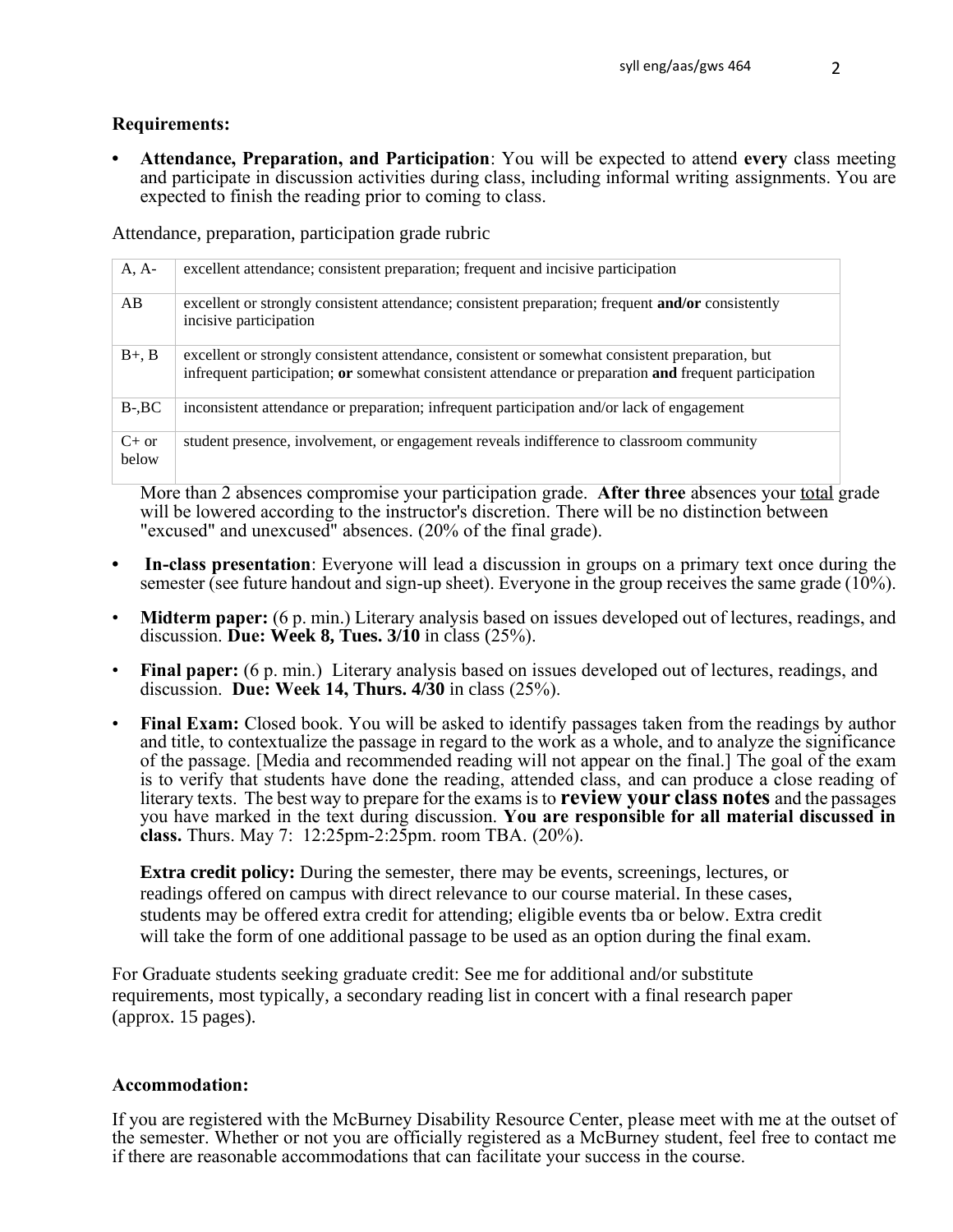## **Credit Hours:**

This is a 3-credit course that meets for two 75-minute class periods each week over Spring semester. It carries the expectation that students complete coursework for approximately 3 hours outside of the classroom for every class period.

## **Course Objectives and Learning Outcomes:** This course enables students to develop

- Knowledge about Asian American Women's literature and creative practice.
- Awareness of the historical, political, or cultural impact of social norms and conditioning on individuals and groups; awareness of the processes of racialization and gendering.
- Consciousness of Self and Other; greater awareness of the Self in the world, including recognition of how knowledge about equality and social justice impact citizenship and communal belonging.
- Enhanced critical thinking skills: ability to recognize and question assumptions, maintaining a healthy skepticism towards knowledge claims, particularly surrounding the representation of race, ethnicity, gender, sexuality, and class in creative texts. To be able to discern and integrate divergent and contradictory perspectives and assess evidence and rhetoric.
- Critical writing and verbal presentation: to produce original, coherent, well-structured, and compelling arguments in writing and speaking that push beyond summary towards analysis and independent, critical thinking.

## **Content Alert:**

Please note that this course deals with content that can be **graphic, violent,** or **disturbing.** We will be discussing racial and sexual content that directly engages issues of **discriminatory** and **demeaning** representation. The topics engaged are controversial and have varying stakes for different individuals and populations. We will try and respect those differences. All participants will be held to the highest standards of civility.

**Resources:** University Health Services, Survivor Resources, and Reporting Options at UW, <https://www.uhs.wisc.edu/prevention/violence-prevention/resources/>

### **Grading:**

Final grades reflect UW's scale; however, grades on individual assignments will be given the following values:

A: 4; A-: 3.67; A/B: 3.5; B+:3.33; B: 3; B-:2.67; B/C: 2.50; C+: 2.33; C: 2; C-: 1.67; C/D: 1.45; D+:1.33; D: 1; F: 0

# **Course Attributes:**

Level – Advanced. Counts towards the Ethnic Studies requirement (E); Breadth – Literature (L); Humanities requirement (H); Liberal Arts and Science credit in L&S; Certificate in Asian American Studies.**\*** 

**\***The Asian American Studies certificate provides students with an opportunity to develop a sustained intellectual focus on Asian American racial formation, history, literature, and culture. Interdisciplinary in nature, the certificate can be obtained by completing 12 credits of coursework.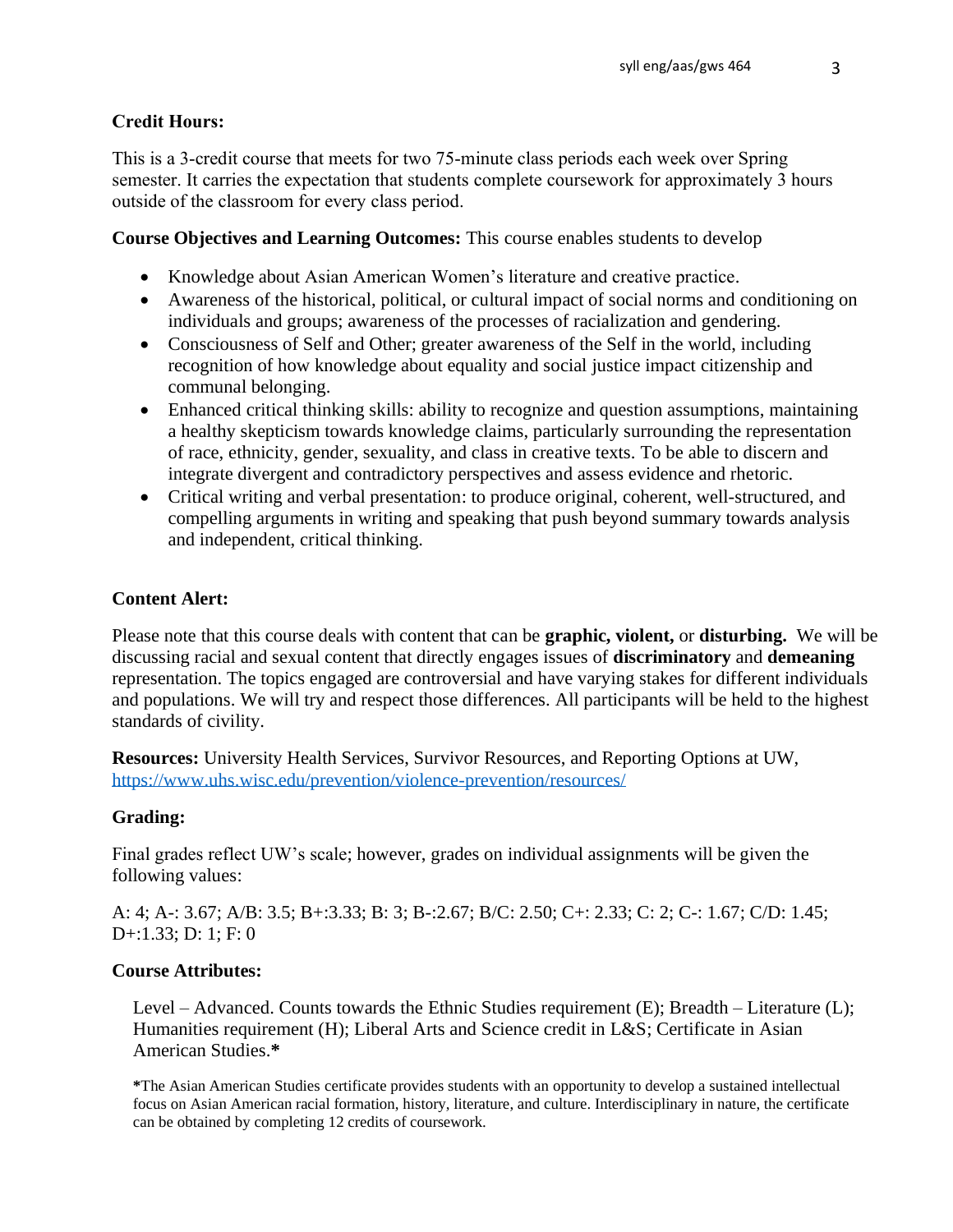- **Technology policy:** Silence all phones. Laptops may be used to take notes, but all browsers must be closed.
- **Academic Integrity:** *Cases of plagiarism or academic misconduct will be reported to the university for disciplinary action.*

**Reading schedule:** Actual reading assignments TBA in class; reading due dates are for Tuesdays unless otherwise noted.

#### **Week 1 1/21; 1/23 Course Introduction: The Occluded Subject—Asian/Woman** First Class: Please bring a copy of the syllabus to class; Handouts: Course interest sheet, poem:

"Conformists Trip," Lalita Gandbhir

For Thurs. from the electronic reader: "Masks of Women," Mitsuye Yamada; "Racist Love," Frank Chin and Jeffrey Paul Chan; "Chronology," Judy Yung; "Invisibility is an Unnatural Disaster: Reflections of an Asian American Woman," Mitsuye Yamada; "Asian Women in Film: No Joy, No Luck," Jessica Hagedorn

## **Week 2 1/28; 1/30 Pre-Feminist?: Perceptions of Gender and Asian Culture(s)**

Tues.: from the electronic reader: "Beyond Manzanar: A Personal View of Asian American Womanhood," Jeanne Wakatsuki Houston; "Is Arranged Marriage Any Worse Than Craigslist?," Anita Jain; "Why Chinese Mothers are Superior," Amy Chua; "Men and Marriage," Mai Neng Moua

By Thurs.: finish *Fifth Chinese Daughter*, Jade Snow Wong

# **Week 3 2/4; 2/6 Self-ethnography and Individualism in Cold War America**

Tues.: Continue *Fifth Chinese Daughter*; Recommended from the 2020 edition [also on pdf in Canvas]: "Introduction: Jade Snow Wong's Giftshop and Travel Service," Bow

for Thurs.: Finish *Jasmine*, Bharati Mukherjee

# **Week 4 2/11; 2/13 Sexuality and Acculturation: Feminist Resistance/Feminine Cooptation?**

For Tues: Continue *Jasmine*; "Two Ways of Being American," Mukherjee

Begin screening *Miss India Georgia* in class

For Thurs. Recommended from the reader: "'Community Beauty': Transnational Performances and Cultural Citizenship in *Miss India Georgia,*" Davé

(please begin reading *Bitter in the Mouth* this week)

# **Week 5 2/18; 2/20 Reading Race Through (Dis)ability**

For Tues.: finish *Bitter in the Mouth*, Monique Truong

For Thurs.: read end piece of the novel, "How a Mockingbird Gave Birth to a Little Canary," Truong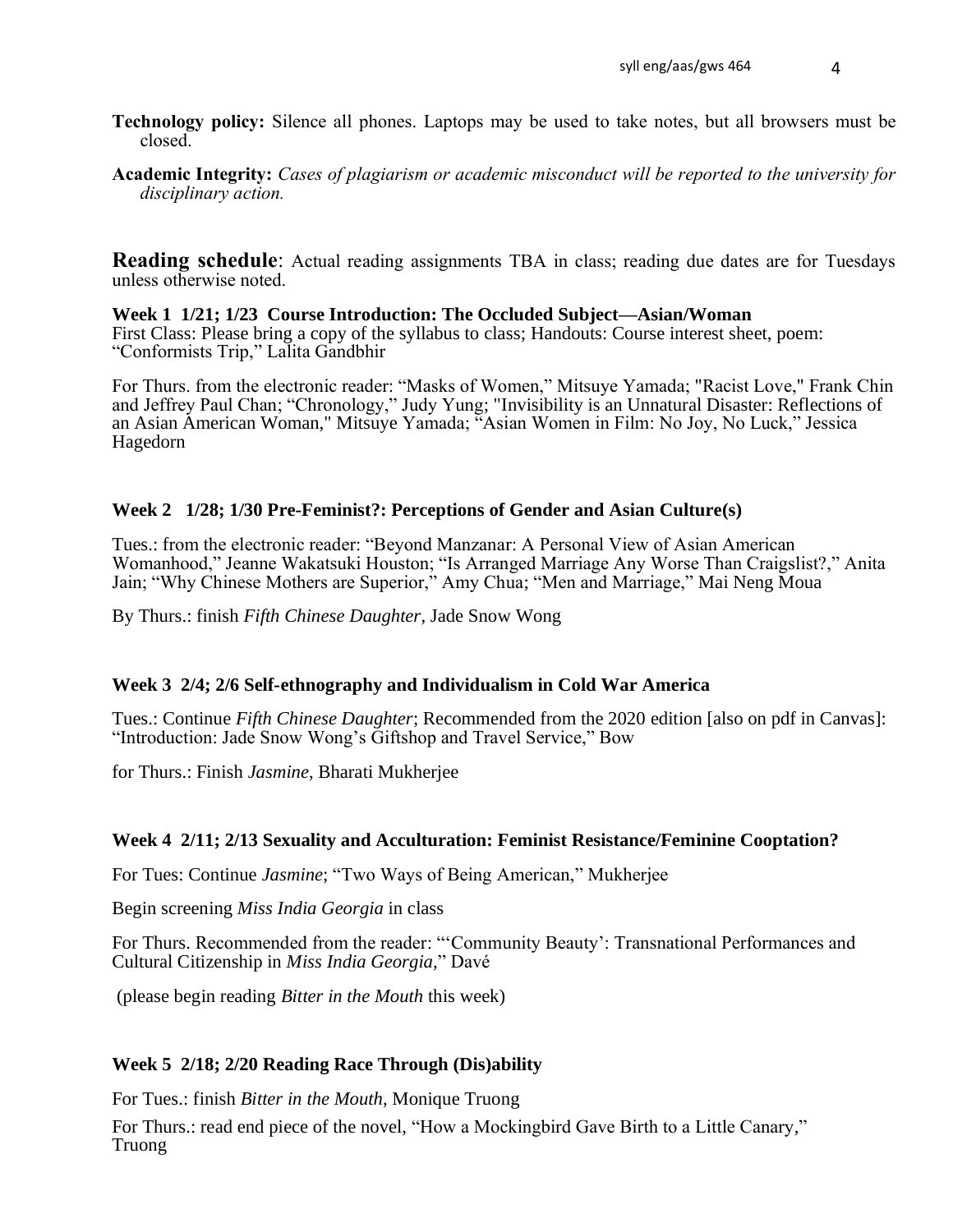Recommended from the reader: "Synesthesia: A first-person perspective," Day and "The 'Rules' of Synesthesia," Simner

Thurs.: presentation, *Bitter in the Mouth*

### **Week 6 2/25; 2/27 Humanitarian Aid, Transnational Adoption, Passing**

continue *Bitter in the Mouth*, discuss paper topics

In class screening: *Daughter from Danang*

Thurs: presentation, *Daughter from Danang*

Optional paper conferences: see sign-up sheet for individual meetings held in 7179 HC White

### **Week 7 3/3 Fortune-telling/Coming of Age**

Tues. finish *Skim*, Mariko Tamaki and Jillian Tamaki

Thurs. No class **3/5**; *rescheduled* for optional paper conferences: see sign-up sheet for individual meetings held in 7179 HC White

### **Week 8 3/10; 3/12 Text vs. Image: Form of the Graphic Novel**

Continue *Skim*

Tues: **PAPERS DUE** in class, hard copy

Thurs: presentation, *Skim*

Practice Final

**Spring Break** [please be reading *Scent of the Gods*]

### **Week 9 3/24; 3/26 Girlhood and the Postcolonial State**

Tues.: finish *Scent of the Gods,* Fiona Cheong; Read, "Introduction: Singapore/Girl," Bow [also in pdf on Canvas]

Thurs. presentation, *Scent of the Gods*

### **Week 10 3/31; 4/2 Reading Gender Discipline**

continue *Scent of the Gods*

By Tues: Read Section I, *Saturday Night at the Pahala Theater,* Lois Ann Yamanaka

Listen to audio files of Yamanaka's reading on Canvas: "Kala: Saturday Night at the Pahala Theatre," "Tita: The Bathroom," "Tita: Japs," "Tita: User," "Tita: Boyfriends," and "Girlie and Asi Frenz4-Eva"